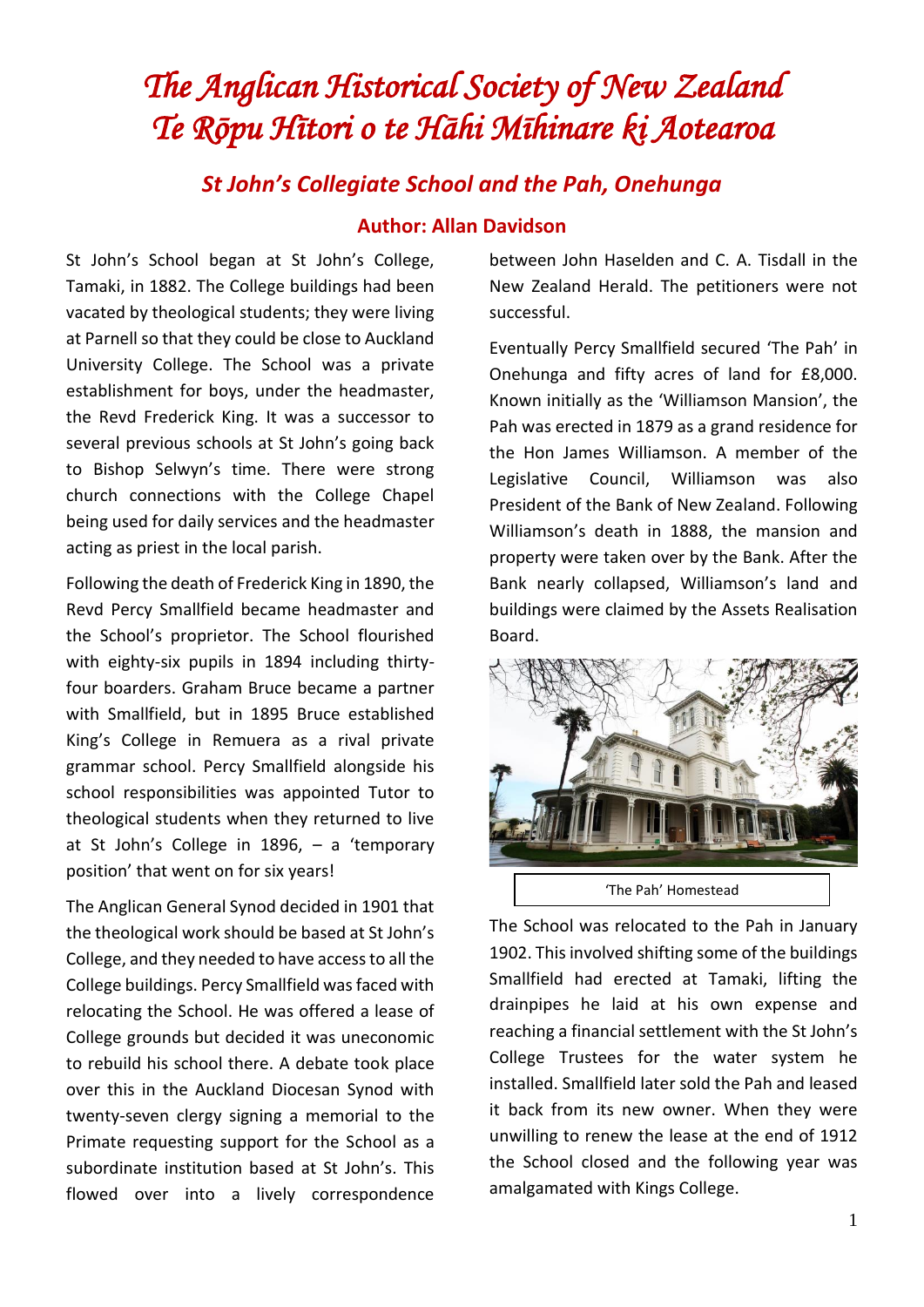St John's School flourished at the Pah. The following are some brief snippets from its history:

- o On Sunday mornings, boarders walked the four miles to St Peter's Church, Onehunga. Older pupils repeated the same journey to attend Evensong.
- o Smallfield was School Chaplain and prepared boys for Confirmation. He also assisted at St Peter's and was an honorary chaplain at the nearby Veteran's Home.
- o The cadet force was an important part of the School's life, including participation in an annual camp under canvas and large public military parades held in the Domain. These were a feature of the years after the South African War. Smallfield was given a Captain's commission when the School was at St John's, and after twelve years advanced to the rank of Major.
- o The school buildings were reticulated for gas lighting with gas supplied from Onehunga.
- o The School was one of the first in the country to have swimming baths when in 1904 they converted a large water storage tank for that purpose.
- o Great effort went into levelling ground near the house for an upper sports field. A railway line, a tip truck and ten wheelbarrows were used to fill in a deep depression. Sixteen large pine trees, much to one neighbour's distress, were felled. Trimmed of their branches they were rolled into the excavation. Hundreds of tons of soil were shifted over several years. The record number of barrow-loads by one student in one day was 185.
- o Following a visit of students from Wanganui Collegiate, St John's School followed their example, and was one of the first schools to adopt a school uniform.

At the last prize-giving in 1912, Smallfield spoke about the achievements of the College:

'he ... emphasised the fact that though the school was closing it was not from any want of success. On the contrary, the institution had never experienced such a successful year. Pah College would be closed with flying colours, and a record such as none of its students need be ashamed of.' 1

At the similar function at King's College, their headmaster, C. T. Major, using rhetoric infused with the sentiments of muscular Christianity, pointed to the common source for both St John's Collegiate School and his own institution: 'Though separated, their ideals had been kept identical. Both had stood for the Bible as the foundation of all true education, had insisted on the value of a strong boarding element as the best protector and inspirer of that tone without which the school was worthless, and on the value of games and sports in the true development of a perfect man. Thus, after 18 years of separate existence, they could join forces without any adjustment of preconceived ideas. Energy which had previously been dissipated in friendly rivalry between the schools could now support one institution. For the future, the issue was clear, both schools stood for religion as the basis of education; and all who were like-minded could give them support.'<sup>2</sup>

As a postscript to the School's time at the Pah, an advertisement appeared in the New Zealand Herald, for a public auction under the heading 'Pah College, Onehunga', listing for sale:

- o 4 fine Dairy Cows, in full milk
- o 3 upright Grand Pianos, all with beautiful tone
- o Geological Specimens, Chemistry
- o Apparatus, School Furniture
- o Gymnasium Accessories
- o Household Furnishings and Effects

St John's Collegiate School's eleven years at the Pah had come to an end.